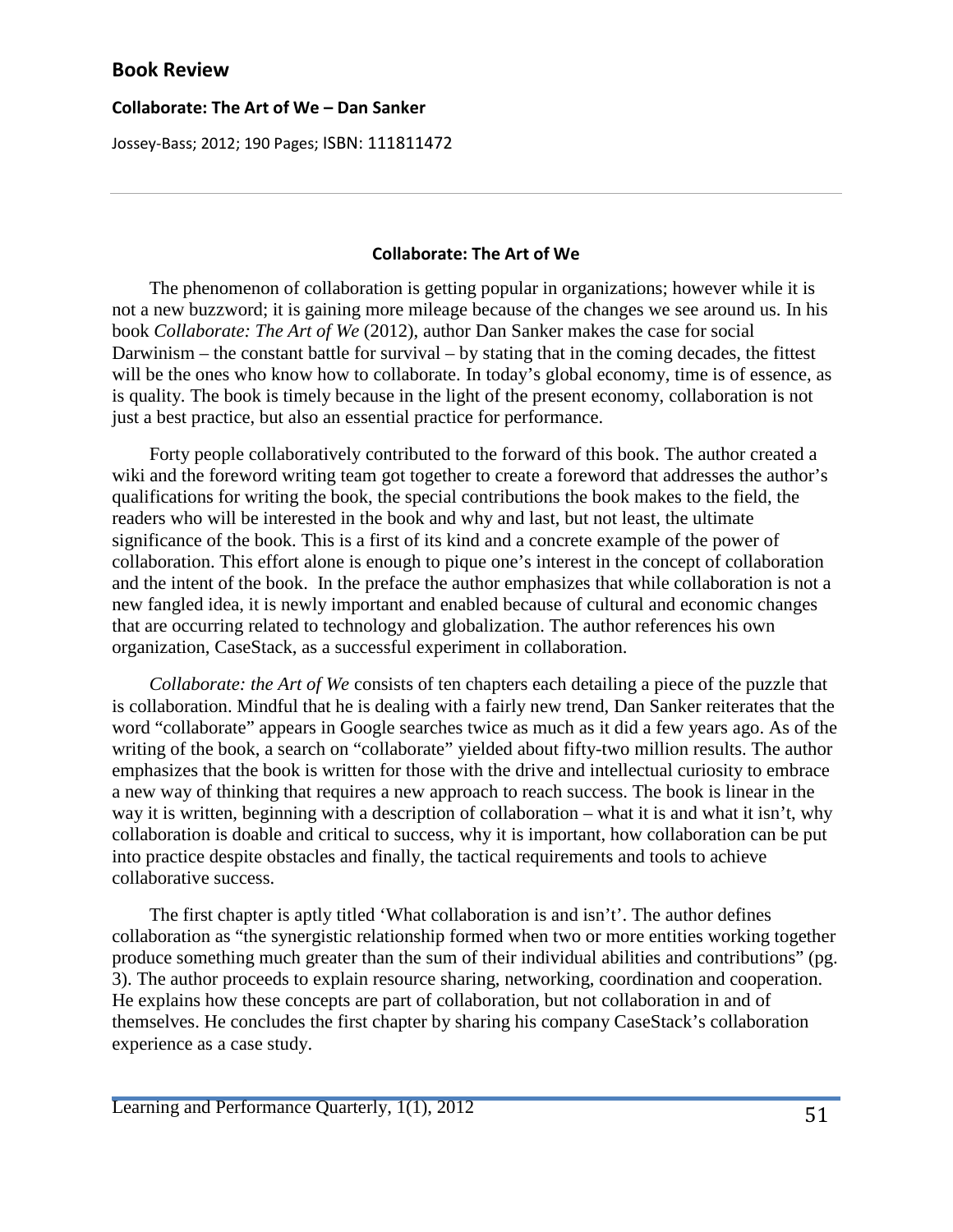#### **Collaborate: The Art of We – Dan Sanker**

Jossey-Bass; 2012; 190 Pages; ISBN: 111811472

 The second chapter is titled 'Dawn of the knowledge-based collaborative era'. In this chapter the author outlines history from the industrial revolution to the information economy. He states that the future is headed towards a knowledge-based economy. He emphasizes that the knowledge-based economy demands innovation. He further gives two examples that drive his point home – Facebook, the largest social networking platform began as a collaborative effort and continues as one, and Proctor and Gamble (P&G) and Clorox, two rivals collaborated to create the Glad ForceFlex trash bags – the two companies worked together to build a bigger business than each could have developed on its own. The author further states that in the present globalized economy, collaboration is what propels organizations forward. It actually goes against traditional wisdom and downright competitiveness. Internal collaboration is also encouraged, before collaboration with competitors is cautiously discussed. He emphasizes that while collaboration and competition are not mutually exclusive, it is important to stress that the most successful organizations are neither collaborative nor competitive all the time. The author also discusses collaboration with customers and outsourcing as a collaborative venture.

 In the third chapter, 'The collaboration payoff', the author explains the advantages of collaboration – not just for businesses but also for the world in general. He uses the example of the song 'We are the World' as a life saving collaborative effort that raised more than \$63 million for humanitarian aid. He points out that collaboration is essential for efficiency, productivity and sustainable innovation. He states that the business benefits of collaboration include increased learning, improved, more efficient research and development, increased innovation, access to a larger resource pool, reduced need to spend valuable resources by preventing a replication of services, easier handling of large projects, exploration of new markets, time savings, improved training, and last, but certainly not least, sustainability.

 The fourth chapter, 'Risks of collaboration', details how there is a time and a place to use collaborative business practices. The obvious and most important risks discussed with regards to collaboration are data security, intellectual property, legal and antitrust issues, and reputational risks. The author also outlines other situations that present a risk of failure including, tight time constraints, when the project isn't important enough to be worth the effort, when the overall result has little to no chance of significant improvements or achievements, lack of necessary authority or support, lack of sufficient diversity, misaligned reasons for participation, collaboration for bad ends – crime, terrorism, corporate theft, etc.

 The fifth chapter is titled 'Collaboration Essentials'. In this chapter, the author explains the key components required to achieve a successful outcome using collaboration. These components also distinguish the process of collaboration from other forms of working together and include increasing the capabilities of others, and sharing risks, rewards, and responsibilities. The author concludes this chapter by explaining that for collaboration to be successful, many elements need to come together including ongoing communication, willing participation,

Learning and Performance Quarterly, 1(1), 2012 52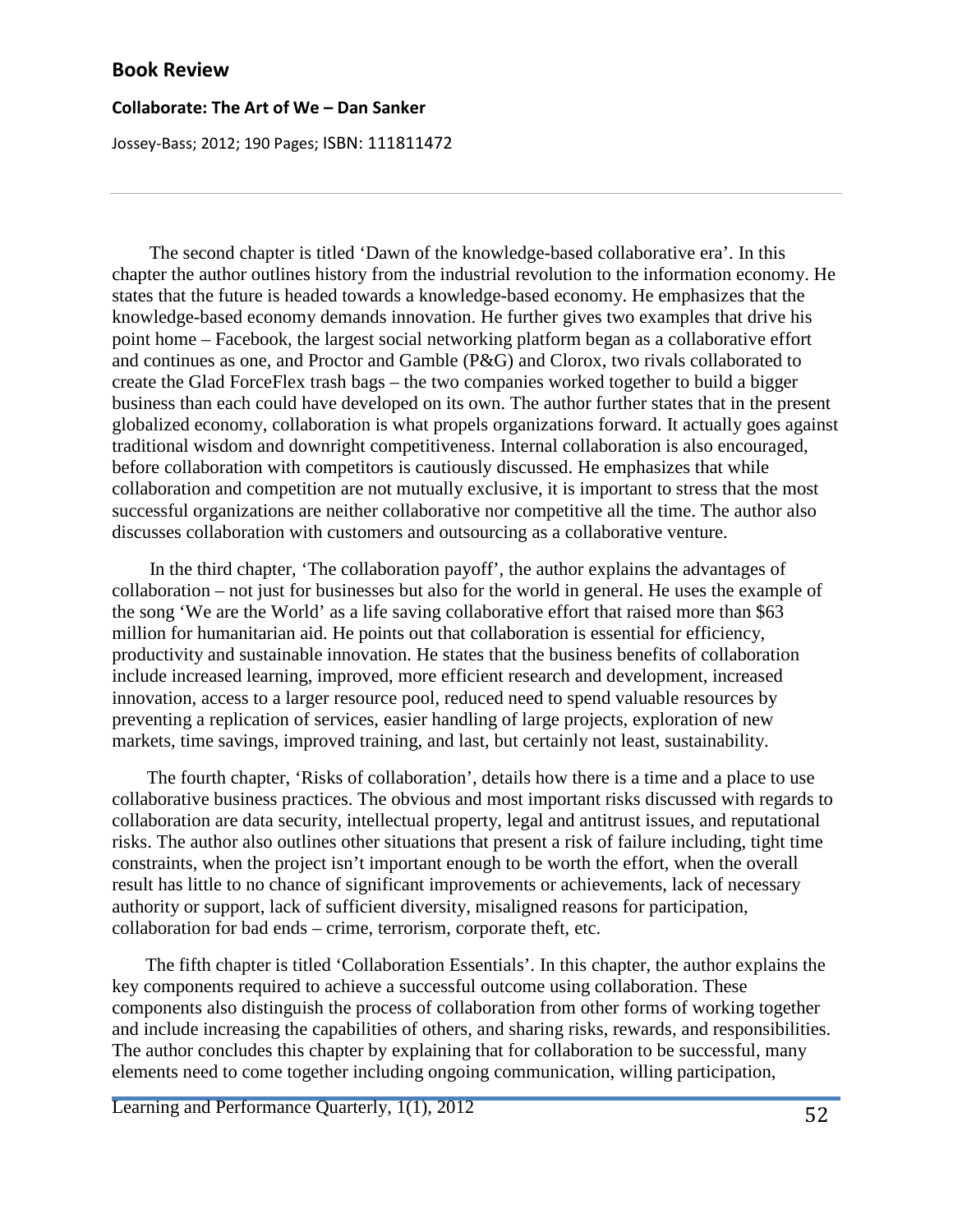#### **Collaborate: The Art of We – Dan Sanker**

Jossey-Bass; 2012; 190 Pages; ISBN: 111811472

brainstorming, teamwork, a common purpose, trust, a plan for achieving the goal, a diverse group, mutual respect, a written agreement, and effective leadership.

 The sixth chapter is aptly titled 'Stages of collaboration'. The author divides this chapter into three sections, viz., three stages: getting started, implementing the plan, and evaluating the outcome. The author expounds that not every collaborative project requires every action and that tasks are certainly not always done in the order he has listed them. According to him, the first stage – getting started – includes assembling the group, selecting or identifying a leader, defining and agreeing on the goal, identifying measures of success, establishing roles and responsibilities, agreeing on a working process, establishing a process for communicating with one another, setting priorities, making decision, holding one another accountable, and developing an action plan for achieving the goal. The second stage – implementing the plan – includes tracking and monitoring progress, and revising the plan, if necessary. The final stage – evaluating the outcome – includes determining what worked and what might have been done differently, and deciding on the next steps.

 In the seventh chapter 'Setting up for success', the author gives a further detailed explanation of how to assemble a team for collaboration – he lists and explains attributes that make good team members. He also illustrates how important it is to define and align the goal and explicates how it can be put into action. He concludes this chapter by describing how to develop an action plan and why it is important for the group to agree on a working process. This chapter is in essence a continuation of the sixth chapter.

 In the eight chapter, 'Strategies for a successful collaboration', the author drafts six factors that aid a collaborative effort in being successful – establishing and maintaining trust, keeping the communication channels open, using conflict productively, maintaining commitment, using brainstorming to generate high-quality ideas, and getting a consensus on decisions.

 The ninth chapter, 'The role of technology and social media in collaboration' steps away from explaining collaboration independently. In this chapter the author demonstrates the role that technology plays in collaboration. He reiterates that even though the latest technology is discussed in the book, it will probably be outdated as soon as the book is published! The technologies he discusses are cloud computing, mobile technology, social networking, etc. He also stresses the importance of choosing tools depending on what needs to be accomplished as a result of the collaboration. He concludes by discussing technology and collaboration in two organizations – General Electric (GE) and the Mayo Clinic.

 The tenth and final chapter in this book, 'Fostering a collaborative culture in your organization', delves into how the collaborative mind-set must be ingrained into the culture of the organization(s). The author emphasizes that the tools themselves don't provide successful